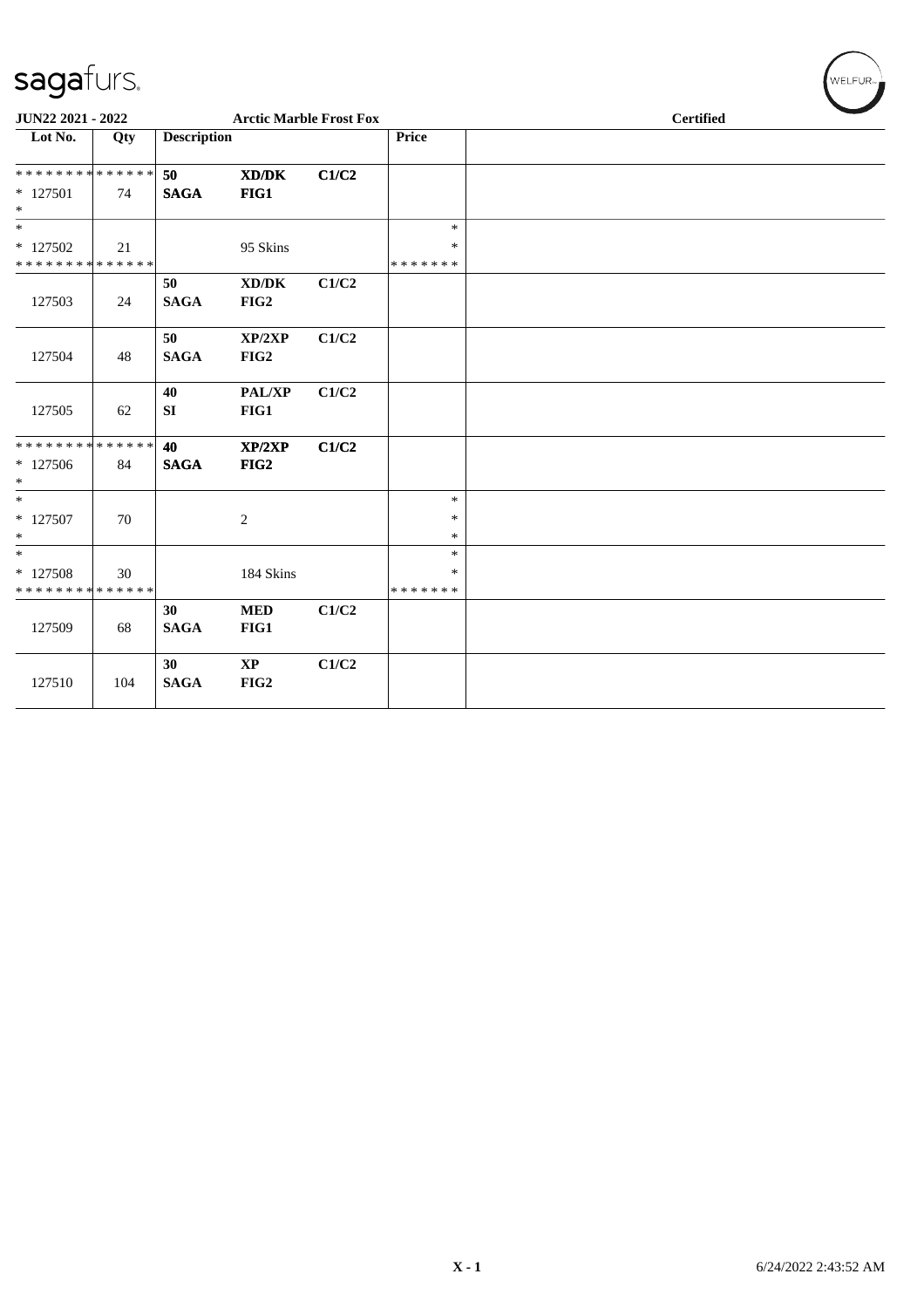| JUN22 2021 - 2022                                                    |     |                        | <b>Fawn Light Fox</b>    |                                    |                              | <b>Certified</b> |  |  |  |
|----------------------------------------------------------------------|-----|------------------------|--------------------------|------------------------------------|------------------------------|------------------|--|--|--|
| Lot No.                                                              | Qty | <b>Description</b>     |                          |                                    | Price                        |                  |  |  |  |
| 127561                                                               | 117 | 40<br>${\bf SI}$       | 2XP<br>SL1               | C2                                 |                              |                  |  |  |  |
| 127562                                                               | 64  | 40<br><b>SAGA</b>      | 3XP<br>$CHA+$            | C2                                 |                              |                  |  |  |  |
| 127563                                                               | 35  | 40<br><b>SAGA</b>      | 3XP                      | C2                                 |                              |                  |  |  |  |
| 127564                                                               | 115 | 30<br>SI               | MED/PAL C2<br>$CHA+$     | <b>SIL1</b>                        |                              |                  |  |  |  |
| 127565                                                               | 88  | 30<br><b>SAGA</b>      | 3XP<br>$CHA+$            | C2                                 |                              |                  |  |  |  |
| 127566                                                               | 40  | 30<br><b>SAGA</b>      | 3XP                      | C <sub>2</sub>                     |                              |                  |  |  |  |
| 127567                                                               | 48  | 30/20<br><b>SAGA</b>   | <b>MED/PAL</b><br>$CHA+$ | C <sub>2</sub><br>SIL3             |                              |                  |  |  |  |
| 127568                                                               | 49  | 30/20<br><b>SAGA</b>   | XP/2XP<br>$CHA+$         | C <sub>2</sub><br>SIL <sub>3</sub> |                              |                  |  |  |  |
| ******** <mark>******</mark><br>* 127569<br>$*$                      | 119 | 20<br>${\bf SI}$       | <b>MED/PAL</b><br>$CHA+$ | C <sub>2</sub><br>SL1              |                              |                  |  |  |  |
| $\overline{\phantom{0}}$<br>$*127570$<br>* * * * * * * * * * * * * * | 33  |                        | 152 Skins                |                                    | $\ast$<br>∗<br>* * * * * * * |                  |  |  |  |
| 127571                                                               | 72  | 20<br>SI               | MED/PAL C2<br>SIL1       |                                    |                              |                  |  |  |  |
| ******** <mark>******</mark><br>* 127572<br>$\ast$                   | 106 | 20<br>${\bf S}{\bf I}$ | XP/2XP<br>SL1            | C2                                 |                              |                  |  |  |  |
| $\ast$<br>* 127573<br>* * * * * * * * * * * * * *                    | 21  |                        | 127 Skins                |                                    | $\ast$<br>∗<br>* * * * * * * |                  |  |  |  |
| 127574                                                               | 104 | 20<br><b>SAGA</b>      | 3XP<br>SIL1              | C2                                 |                              |                  |  |  |  |
| 127575                                                               | 29  | 20/0<br><b>SAGA</b>    | PAL/XP<br><b>REDT</b>    | C <sub>2</sub>                     |                              |                  |  |  |  |

 $\left(\bigvee_{w \in \text{LFUR}_w}$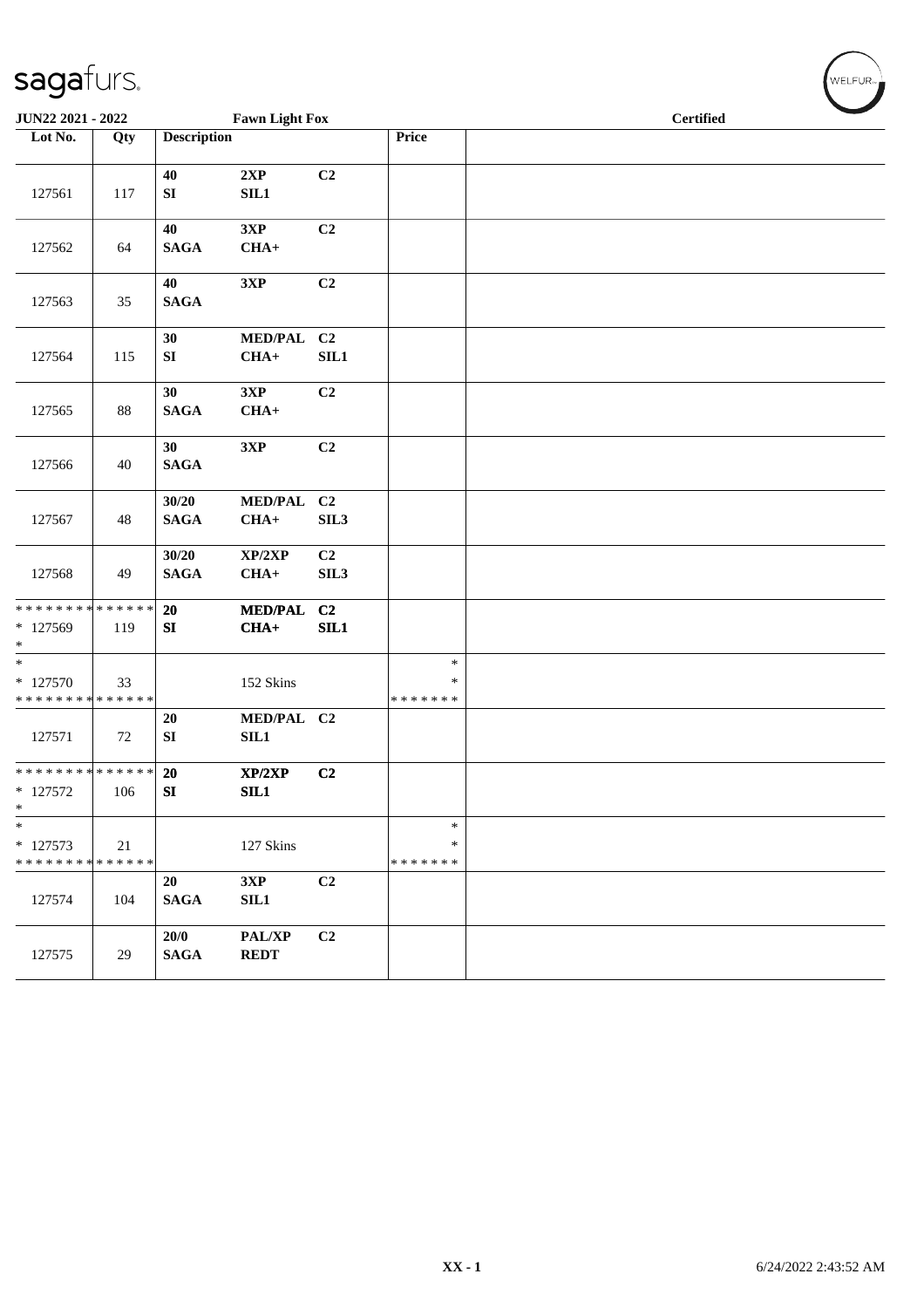| sagafurs.         |     |                      |                                               |                |       | WELFUR <sub>74</sub> |
|-------------------|-----|----------------------|-----------------------------------------------|----------------|-------|----------------------|
| JUN22 2021 - 2022 |     |                      | <b>Fawn Light Shadow Fox</b>                  |                |       | <b>Certified</b>     |
| Lot No.           | Qty | <b>Description</b>   |                                               |                | Price |                      |
| 127581            | 86  | 40<br>SI             | PAL/XP                                        | C <sub>2</sub> |       |                      |
| 127582            | 68  | 40/30<br><b>SAGA</b> | 3XP                                           | C2/C3          |       |                      |
| 127583            | 65  | 30<br><b>SAGA</b>    | $\bold{X}\bold{D}/\bold{D}\bold{K}$<br>$CHA+$ | C2             |       |                      |
| 127584            | 98  | 30<br>SI             | <b>DK/MED</b>                                 | C <sub>2</sub> |       |                      |
| 127585            | 117 | 30<br>${\bf SI}$     | PAL/XP                                        | C <sub>2</sub> |       |                      |
| 127586            | 46  | 30/20<br><b>SAGA</b> | MED/PAL C2<br>SL2                             |                |       |                      |
| 127587            | 29  | 20<br><b>SAGA</b>    | XD/DK<br>$CHA+$                               | C <sub>2</sub> |       |                      |
| 127588            | 26  | 20<br><b>SAGA</b>    | <b>DK/MED</b>                                 | C <sub>2</sub> |       |                      |
| 127589            | 105 | $20\,$<br>SI         | PAL/XP                                        | C <sub>2</sub> |       |                      |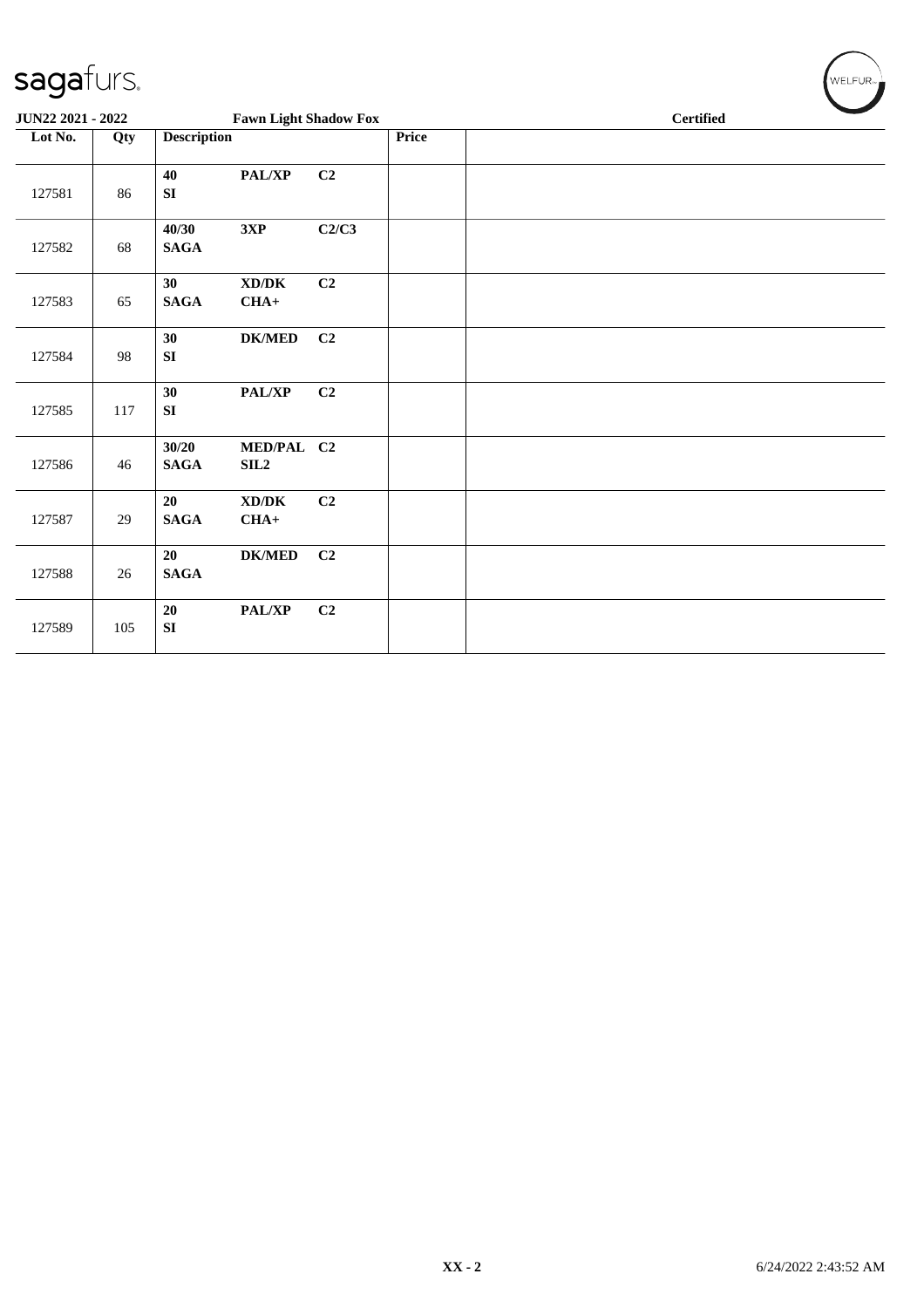| JUN22 2021 - 2022                               |     |                                    | <b>Sapphire Frost Fox</b> |                |                             | <b>Certified</b> |
|-------------------------------------------------|-----|------------------------------------|---------------------------|----------------|-----------------------------|------------------|
| Lot No.                                         | Qty | <b>Description</b>                 |                           |                | Price                       |                  |
| 127601                                          | 54  | 40/30<br><b>SAGA</b>               | <b>DK/MED</b>             | C <sub>2</sub> |                             |                  |
| 127602                                          | 105 | 40/30<br><b>SAGA</b>               | $DK/MED$                  | C2/C3          |                             |                  |
| * * * * * * * * * * * * * *<br>$*127603$<br>$*$ | 98  | 40/30<br><b>SAGA</b>               | <b>PALE</b>               | C1/C2          |                             |                  |
| $*$<br>$*127604$<br>* * * * * * * * * * * * * * | 42  |                                    | 140 Skins                 |                | $\ast$<br>$\ast$<br>******* |                  |
| 127605                                          | 76  | 40/30<br><b>SAGA</b>               | <b>PALE</b>               | C2             |                             |                  |
| 127606                                          | 97  | 40/30<br><b>SAGA</b>               | <b>PALE</b>               | C3/C4          |                             |                  |
| 127607                                          | 63  | 40/30<br>$\mathbf{SAGA}$           | $\bold{XP}$               | C2             |                             |                  |
| 127608                                          | 74  | 40/30<br><b>SAGA</b>               | $\bold{XP}$               | C3/C4          |                             |                  |
| 127609                                          | 69  | 40/30<br>SI                        | $\mathbf{ALL}$            | C2             |                             |                  |
| 127610                                          | 94  | 40/30<br>SI                        | <b>ALL</b>                | C2/C3          |                             |                  |
| 127611                                          | 105 | 30<br>$\mathbf{SAGA}$              | <b>MED</b>                | C1/C2          |                             |                  |
| 127612                                          | 80  | 30<br><b>SAGA</b>                  | $\bf MED$                 | C3             |                             |                  |
| 127613                                          | 57  | 30 <sup>1</sup><br><b>SAGA</b>     | <b>PALE</b>               | C1/C2          |                             |                  |
| 127614                                          | 39  | 30 <sup>1</sup><br>$\mathbf{SAGA}$ | <b>PALE</b>               | C3             |                             |                  |
| 127615                                          | 99  | 30 <sup>1</sup><br>$\mathbf{SAGA}$ | $\bold{XP}$               | C3             |                             |                  |
| 127616                                          | 60  | 30 <sup>7</sup><br>$\mathbf{SAGA}$ | 2XP                       | C2/C3          |                             |                  |
| 127617                                          | 80  | 30/20<br>SI                        | MED/PAL C2/C3             |                |                             |                  |
| 127618                                          | 43  | 30/20<br>$\mathbf{SAGA}$           | 2XP                       | C2/C3          |                             |                  |
| 127619                                          | 106 | 20<br><b>SAGA</b>                  | ${\bf DK/MED}$            | C2/C3          |                             |                  |
| 127620                                          | 55  | 20<br><b>SAGA</b>                  | <b>DK/MED</b>             | C2/C3          |                             |                  |

WELFUR<sub>T</sub>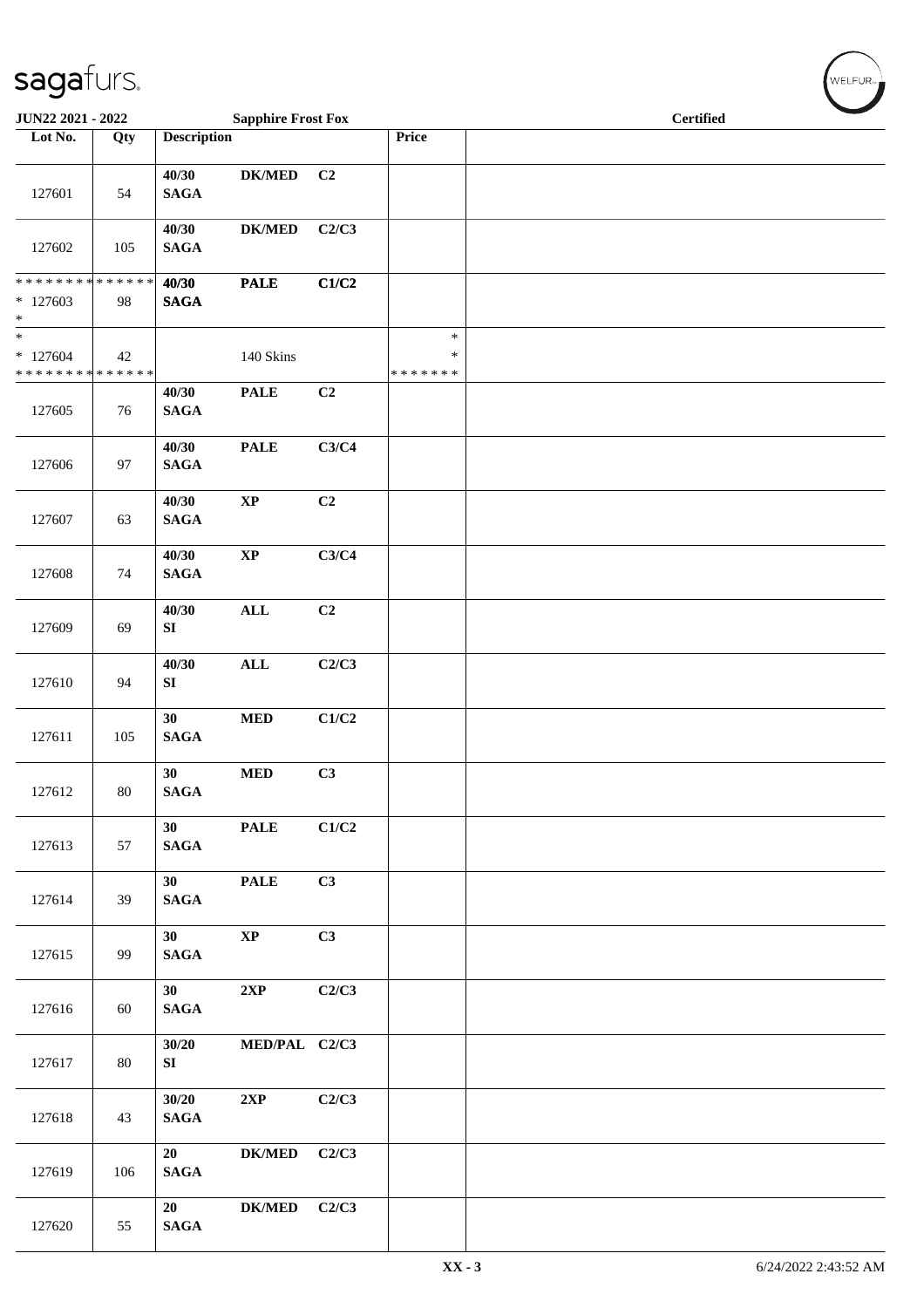| JUN22 2021 - 2022 |        |                                 | <b>Sapphire Frost Fox</b>  |       |       | <b>Certified</b> |  |  |
|-------------------|--------|---------------------------------|----------------------------|-------|-------|------------------|--|--|
| Lot No.           | Qty    | <b>Description</b>              |                            |       | Price |                  |  |  |
| 127621            | 72     | 20<br><b>SAGA</b>               | <b>PALE</b>                | C1/C2 |       |                  |  |  |
| 127622            | 57     | 20<br>$\mathbf{SAGA}$           | <b>PALE</b>                | C1/C2 |       |                  |  |  |
| 127623            | 87     | 20<br>$\mathbf{SAGA}$           | <b>PALE</b>                | C3    |       |                  |  |  |
| 127624            | 62     | 20<br>$\mathbf{SAGA}$           | <b>PALE</b>                | C3/C4 |       |                  |  |  |
| 127625            | $76\,$ | 20<br>$\mathbf{SAGA}$           | $\bold{XP}$                | C2/C3 |       |                  |  |  |
| 127626            | 98     | 20<br>$\mathbf{SAGA}$           | XP/2XP                     | C1/C2 |       |                  |  |  |
| 127627            | $71\,$ | 20<br>$\mathbf{SAGA}$           | $\mathbf{XP}/2\mathbf{XP}$ | C3    |       |                  |  |  |
| 127628            | 41     | 20/0<br>$\mathbf{SAGA}$         | ${\bf DK/MED}$             | C2    |       |                  |  |  |
| 127629            | 46     | 20/0<br>$\mathbf{SAGA}$         | <b>PALE</b>                | C2    |       |                  |  |  |
| 127630            | 50     | 20/0<br><b>SAGA</b>             | $\bold{XP}$                | C2    |       |                  |  |  |
| 127631            | 35     | $20/0$<br>SI                    | ALL                        | C2    |       |                  |  |  |
| 127632            | 84     | $\mathbf{0}$<br>$\mathbf{SAGA}$ | MED/PAL C2/C3              |       |       |                  |  |  |
| 127633            | $38\,$ | $\mathbf{0}$<br>$\mathbf{SAGA}$ | $\mathbf{ALL}$             | C2/C3 |       |                  |  |  |

 $(\bigvee_{w \in \text{LFUR}_w})$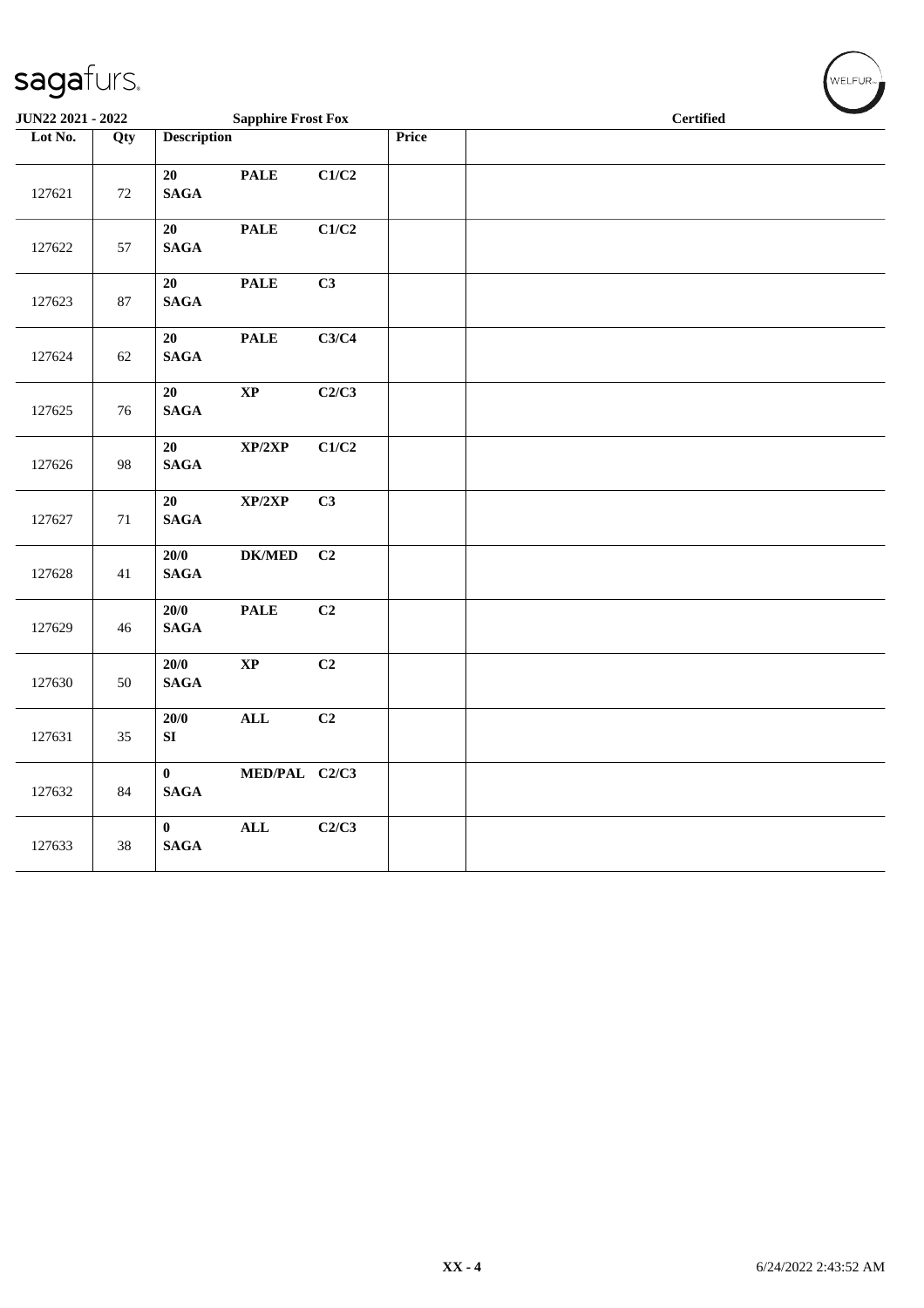| $\tilde{\phantom{a}}$ |     |                                    |                           |       |       |                  |
|-----------------------|-----|------------------------------------|---------------------------|-------|-------|------------------|
| JUN22 2021 - 2022     |     |                                    | <b>Palomino Frost Fox</b> |       |       | <b>Certified</b> |
| Lot No.               | Qty | <b>Description</b>                 |                           |       | Price |                  |
| 127641                | 68  | 40/30<br>SI                        | <b>DK/MED</b>             | C2/C3 |       |                  |
| 127642                | 52  | 40/30<br>SI                        | ${\bf DK/MED}$            | C2/C3 |       |                  |
| 127643                | 71  | 40/30<br>SI                        | PAL/XP                    | C2/C3 |       |                  |
| 127644                | 106 | 40/30<br>${\bf S}{\bf I}$          | PAL/XP                    | C2/C3 |       |                  |
| 127645                | 45  | 30<br>$\mathbf{SAGA}$              | Dark                      | C2/C3 |       |                  |
| 127646                | 55  | 30<br>$\mathbf{SAGA}$              | <b>Dark</b>               | C2/C3 |       |                  |
| 127647                | 101 | 20<br>$\mathbf{SAGA}$              | ${\bf DK/MED}$            | C2/C3 |       |                  |
| 127648                | 114 | 20<br>$\mathbf{SAGA}$              | $DK/MED$                  | C2/C3 |       |                  |
| 127649                | 89  | 20<br><b>SAGA</b>                  | 2XP                       | C2/C3 |       |                  |
| 127650                | 35  | $20/0$<br>SI                       | ${\bf DK/MED}$            | C2/C3 |       |                  |
| 127651                | 52  | $20/0$<br>${\bf S}{\bf I}$         | PAL/XP                    | C2/C3 |       |                  |
|                       |     |                                    | <b>Amber Frost Fox</b>    |       |       | <b>Certified</b> |
| 127653                | 73  | 40<br><b>SAGA</b>                  | <b>Dark</b>               | C2/C3 |       |                  |
| 127654                | 38  | 40/30<br>SI                        | $\mathbf{ALL}$            | C2/C3 |       |                  |
| 127655                | 53  | 30 <sup>1</sup><br><b>SAGA</b>     | PAL/XP                    | C2    |       |                  |
| 127656                | 62  | 30 <sup>1</sup><br>$\mathbf{SAGA}$ | PAL/XP                    | C3    |       |                  |
| 127657                | 114 | 20<br><b>SAGA</b>                  | <b>DK/MED</b>             | C2/C3 |       |                  |
| 127658                | 110 | 20<br><b>SAGA</b>                  | PAL/XP                    | C2/C3 |       |                  |
| 127659                | 34  | 20/0<br>SI                         | $\mathbf{ALL}$            | C2/C3 |       |                  |
| 127660                | 34  | $\mathbf{0}$<br><b>SAGA</b>        | MED/PAL C2/C3             |       |       |                  |

WELFUR<sub>"</sub>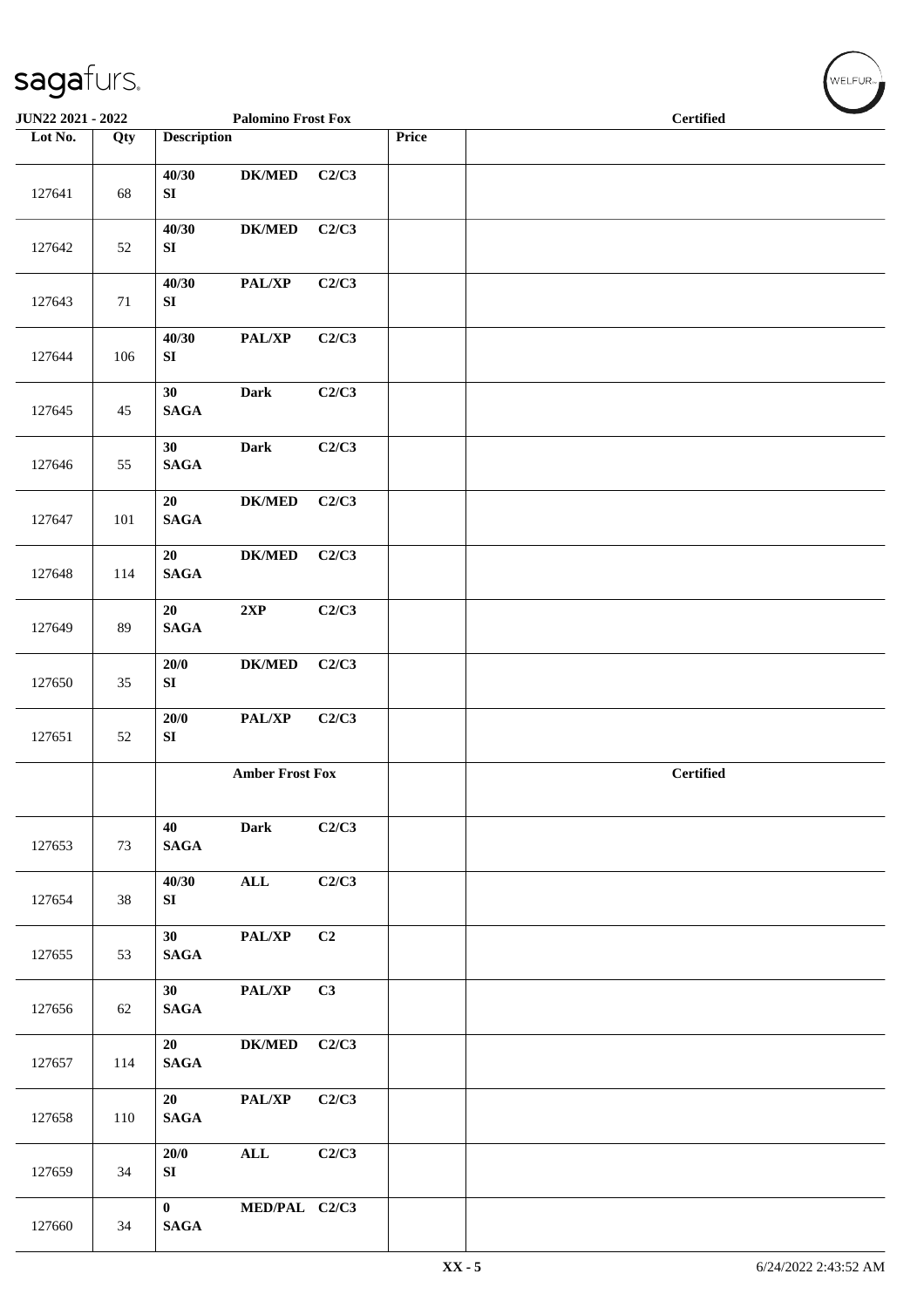| $\overline{\phantom{a}}$ |        |                          |                                 |       |       |                  |
|--------------------------|--------|--------------------------|---------------------------------|-------|-------|------------------|
| JUN22 2021 - 2022        |        |                          | <b>Arctic Golden Island Fox</b> |       |       | <b>Certified</b> |
| Lot No.                  | Qty    | <b>Description</b>       |                                 |       | Price |                  |
| 127661                   | 56     | 40/30<br><b>SAGA</b>     | MED/PAL C1/C2                   |       |       |                  |
| 127662                   | 64     | 40/30<br><b>SAGA</b>     | MED/PAL C3                      |       |       |                  |
| 127663                   | 44     | 40/30<br><b>SAGA</b>     | $\bold{XP}$                     | C1    |       |                  |
| 127664                   | $70\,$ | 40/30<br><b>SAGA</b>     | $\bold{XP}$                     | C2    |       |                  |
| 127665                   | $30\,$ | 40/30<br>$\mathbf{SAGA}$ | $\bold{XP}$                     | C2/C3 |       |                  |
| 127666                   | 45     | 40/30<br>$\mathbf{SAGA}$ | XP/2XP                          | C3    |       |                  |
| 127667                   | 39     | 40/30<br>$\mathbf{SAGA}$ | 2XP                             | C1    |       |                  |
| 127668                   | 39     | 40/30<br>$\mathbf{SAGA}$ | 2XP                             | C1    |       |                  |
| 127669                   | 50     | 40/30<br>$\mathbf{SAGA}$ | 2XP                             | C2    |       |                  |
| 127670                   | 52     | 40/30<br>$\mathbf{SAGA}$ | $2{\bf XP}$                     | C2    |       |                  |
| 127671                   | 44     | 40/30<br>$\mathbf{SAGA}$ | $2{\bf XP}$                     | C3    |       |                  |
| 127672                   | 46     | 20<br>$\mathbf{SAGA}$    | $\bold{XP}$                     | C1/C2 |       |                  |
| 127673                   | 40     | 20<br>$\mathbf{SAGA}$    | $\mathbf{XP}$                   | C3    |       |                  |
| 127674                   | 38     | 20<br>$\mathbf{SAGA}$    | 2XP                             | C2    |       |                  |
| 127675                   | 41     | 20<br><b>SAGA</b>        | 2XP                             | C3    |       |                  |
| 127676                   | 40     | 20/0<br><b>SAGA</b>      | MED/PAL C1/C2                   |       |       |                  |
| 127677                   | 39     | 20/0<br>$\mathbf{SAGA}$  | MED/PAL C3                      |       |       |                  |
| 127678                   | 29     | 20/0<br>SI               | MED/PAL C2/C3                   |       |       |                  |
| 127679                   | 30     | 20/0<br><b>SAGA</b>      | $\mathbf{X}\mathbf{P}$          | C1    |       |                  |
| 127680                   | 41     | 20/0<br>$\mathbf{SAGA}$  | 2XP                             | C1    |       |                  |

 $(\forall ELFUR_{\approx})$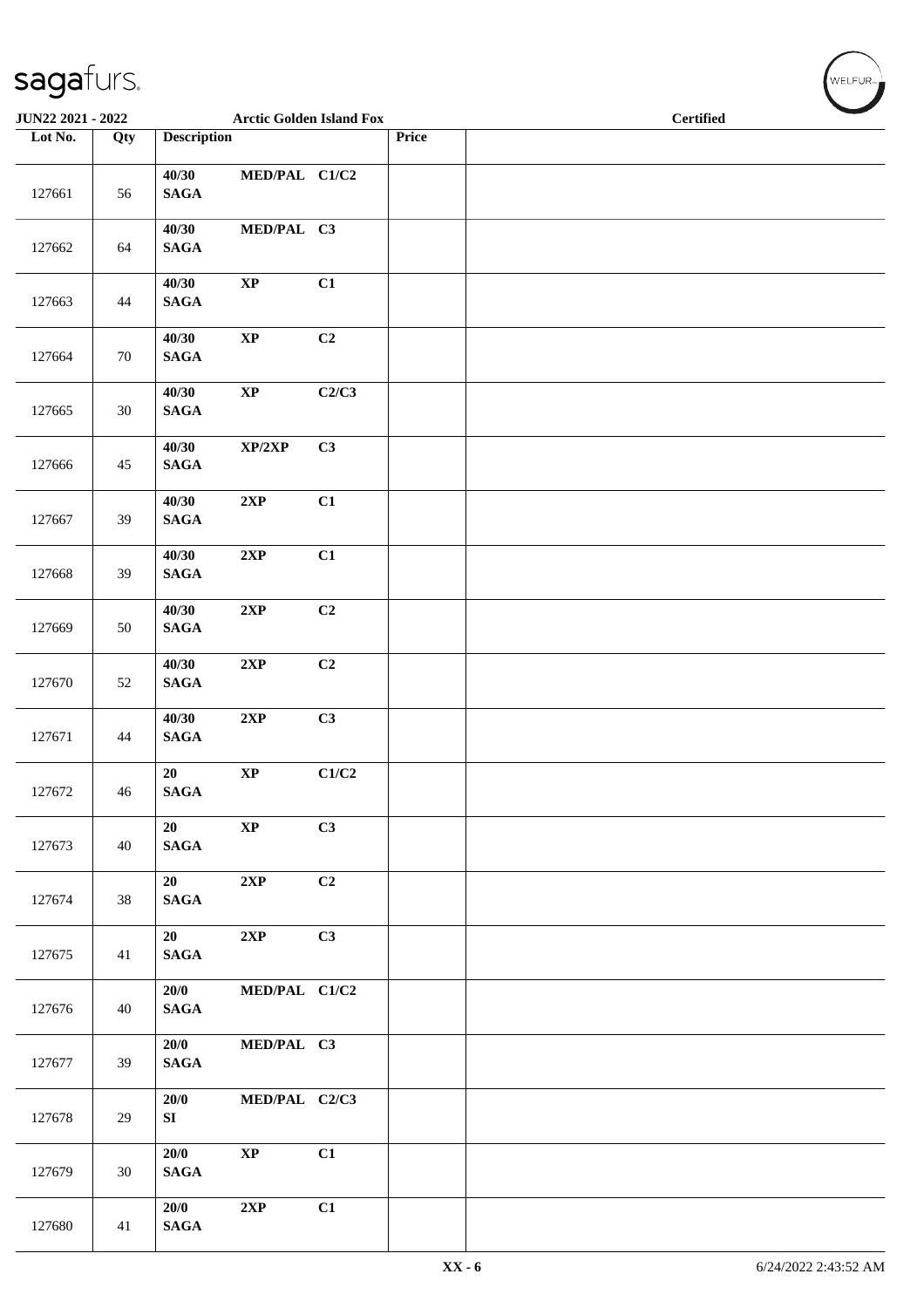#### sagafurs. ELFUR **JUN22 2021 - 2022 Arctic Golden Island Fox Certified Lot No. Qty Description Price 20/0 2XP C2** 127681 39 **SAGA 20/0 2XP C3** 127682 35 **SAGA Sapphire Gold Fox Certified 30 Dark C2** 127684 41 **SAGA 30 DK/MED C2 SAGA SIL1** 127685 114 **30 ALL C2** 127686 37 **SAGA SIL2 20 ALL C2** 127687 33 **SAGA SIL2 Apricot Frost Fox Certified 40/30 DK/MED C1/C2** 127689 44 **SAGA 40/30 DK/MED C2** 127690 50 **SAGA 40/30 PALE C1/C2** 127691 102 **SAGA 40/30 PALE C2 SAGA** 127692 52 **40/30 XP/2XP C1/C2** 127693 86 **SAGA 40/30 XP/2XP C2** 127694 58 **SAGA 40/30 ALL C1/C2** 127695 41 **SI 40/30 ALL C2** 127696 34 **SI 20/0 MED/PAL C1/C2** 127697 65 **SAGA 20/0 MED/PAL C2** 127698 72 **SAGA 20/0 ALL C1/C2** 127699 59 **SI 20/0 ALL C2** 127700 28 **SI**